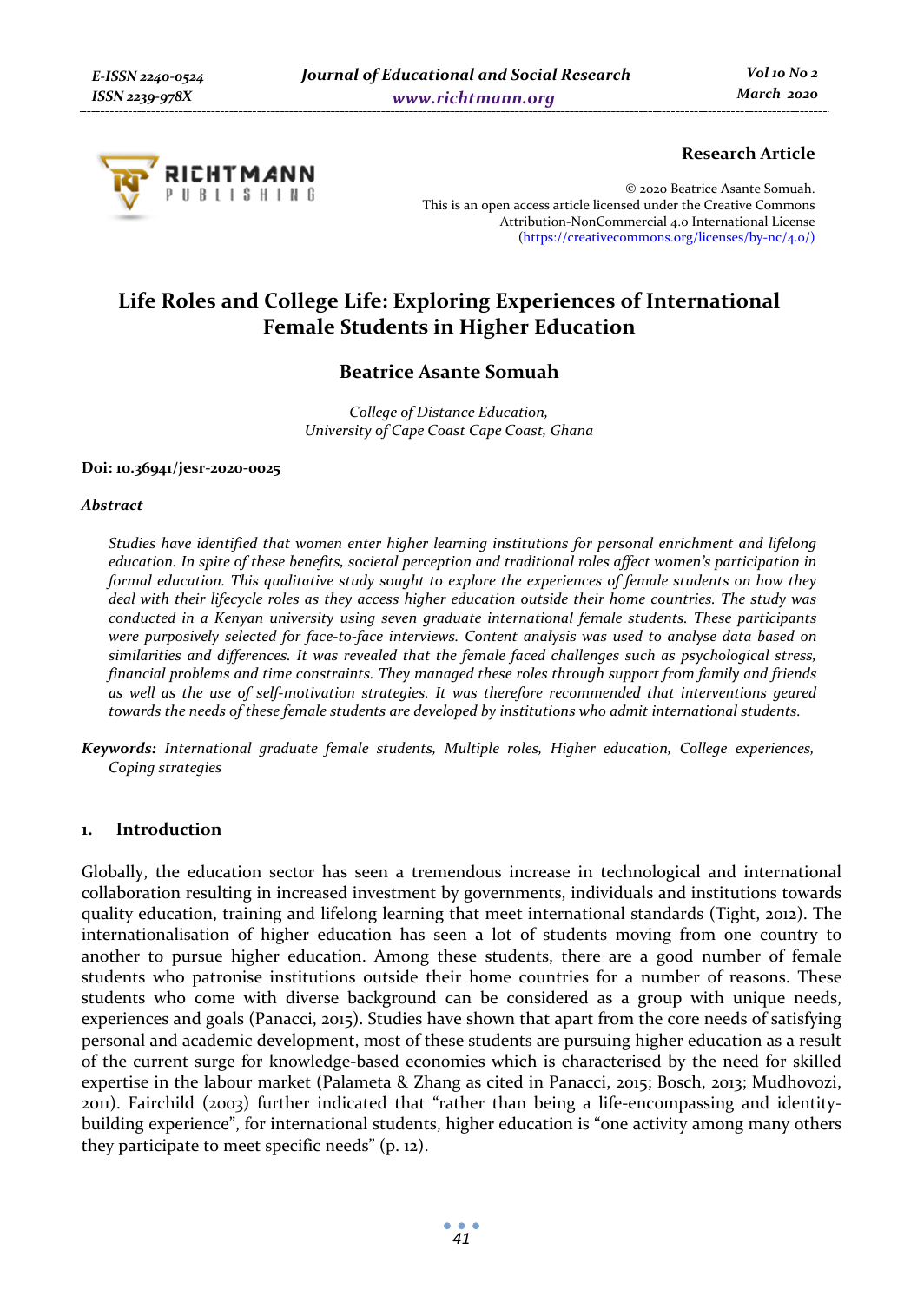*E-ISSN 2240-0524 ISSN 2239-978X*

Picking his perspectives from earnings, Johnston (2004) reiterated that higher education had both individual and societal benefits. According to Johnson (2004), individual benefits may include higher wages which results in becoming healthier and enjoying greater life fulfilments, while the societal benefits are seen through higher national income, increased national health rates and better societal functioning. Murray (2009) added that individuals who go through higher education seem to be more tolerant, resilient and also enjoy expanded social networks.

Despite these benefits, women entering higher education (both full time and part time) especially at the graduate levels tend to be older and are therefore more likely to have children and other family commitments (Bosch, 2013). Particularly, the female student may have multiple roles and responsibilities that carry considerable emotional, practical and financial burdens (Edwards as cited in Lowe & Gayle, 2007). According to Forrest and Peterson, the identities of these female students are not defined primarily by their role as students, but are formed by an intersection of all the roles they assume while living out their daily lives (Marsman, 2014). Therefore, whereas many of these female students experience psychological distress related to balancing family and academic roles, others benefit from managing these multiple roles.

A study by Quimby and O'Brien (2006) conducted among 209 female undergraduate students with children looked at factors that influenced their psychological well-being. The researchers found that secure attachment, parental support, student self-efficacy and social support contributed to the prediction of psychological distress (38%), self-esteem (54%), and life satisfaction (35%). Recommendations were therefore made towards enhancing counselling services for female students (Quimby & O'Brien, 2006). In a similar study, Sallee (2015) interviewed 18 student parents (12 women and 6 men) who were also employees of university and college campuses. Participants were selected from 10 universities in the United States. The study aimed at exploring how student parents navigated through their academic, familial and professional responsibilities, and considered the strategies the respondents used to meet the demands of these multiple roles (Salle, 2015). The researcher found that though participants prioritized their roles as parents above all other roles, they valued their roles as students and made the necessary efforts to meet all expectations associated with each role demand.

Though maintaining multiple roles can be beneficial to a female student, care must be taken to minimize role conflict which can result from these roles (Dalla, MoulikGupta, Lopez, & Jones, 2006). Research shows that women who must integrate the role of student with other roles have a challenging task since these disproportionate responsibilities demand both time and energy (Dalla et al., 2006). A review by Tight (2012) found that majority of the studies on students' experiences in higher education had focused on full-time undergraduate students as they form the core of student body of most universities. Few studies focused on the experiences of graduate students, more especially female students studying outside their countries of origin. The current study explored the experiences of graduate international female students in a university in Kenya.

### **3. Purpose of the Study**

This study explored the life roles and college experiences of graduate international female students at a Kenyan university. Specific questions that guided the conduct of the study were: a) what life roles do the graduate international female students play while in college? b) what motivates graduate international female students in their studies? c) what challenges do graduate international female students experience? and d) how do they cope with the challenges?

### **4. Theoretical Framework**

The study was supported by two key theories namely; role conflict theory (Biddle, 1979) and moral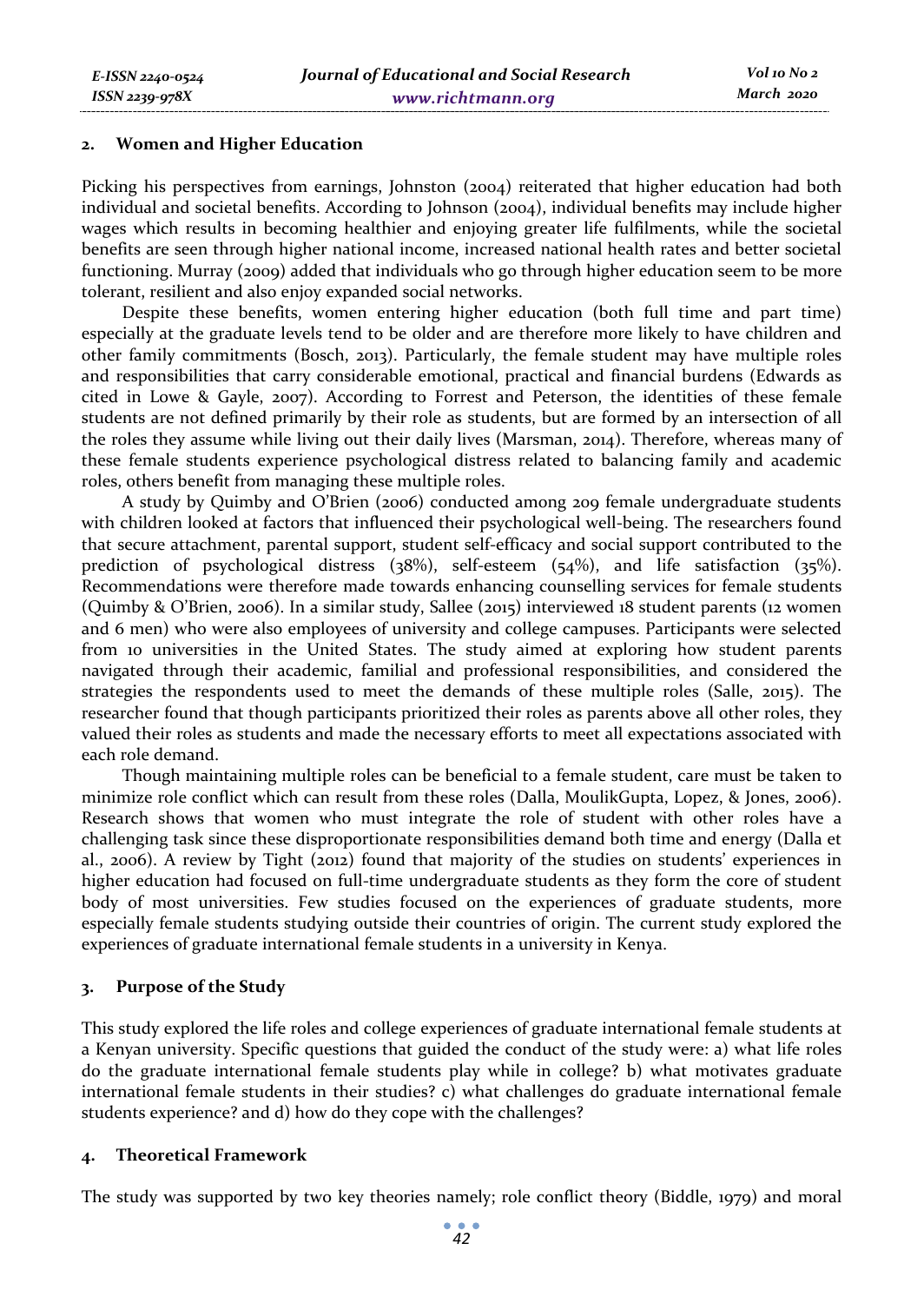development theory (Gilligan, 1982). These theories seemed appropriate because females usually assume several roles such as being a mother, partner, employee and a student and experience situations where the roles they play conflict with each other. When such situations crop up, the female would have to make moral decisions as to which of the roles needs to be prioritised. Biddle (1979) further indicated that role conflicts are most probable to occur as these females attempt to fulfil and balance their multiple roles. Goode (1960) introduced the term "role strain" to describe the resulting strain that occurs when an individual makes effort to meet the demands of multiple roles.

In addition, Sieber (1974) stressed that role overload and role conflict are two situations that can contribute to role strain. Role overload usually occurs when individuals are faced with time constraints in relation to the various roles they must fulfil. That is, if an individual had too many roles to perform, such that the person would have to perform some roles at the expense of others, then role overload had occurred. Role conflict on the other hand arises when the demands of each role seemed different despite finding solutions to time constraints (Sieber, 1974). Sieber (1974) further argued that that in spite of the fact that performing different roles almost always exposes one to an increased role conflict, some people would as a result of their personalities desire to take on multiple roles.

Gilligan (1982) on the other hand, took a look at the moral development of females in relation to their roles. Gilligan's theory asserted that relationship, care and responsibility form the basis of females' moral decision making and the manner in which they understand, evaluate and mediate conflicts between roles. Gilligan structured the theory around three levels with two interwoven transitions between the levels. The first level which is orientation to individual survival begins the moral development in most females. Females at this level can experience transitions ranging from selfishness or self-centredness to assuming full responsibility of roles (Gilligan, 1982). The second level of the theory which is goodness as self-sacrifice is the stage where females in their bid to seek social acceptance and retain their connection with others, try to conform to traditional female gender values with the aim of avoiding the creation of conflict with others (Gilligan, 1982). An example is where a female student who is also a mother delays the submission of her research report in order to attend to the needs of her child preparing to write a final examination at the primary school to ensure that the child goes through the examination successfully. Though her responsibility as a mother conflicts with her role as a student, being a parent seems more important to her at this stage of moral development. This issue bordering on morality may push her to see the needs of the child in compliance with the expectations of the society regarding her gender roles.

At level three, Gilligan explained that decisions and judgements of actions of females are guided by principles that help them to avoid violence and prevent them from harming themselves or others. At this point, the female develops some level of self-respect that empowers her to create a balance between meeting her needs and that of others. Another characteristic exhibited by most females in reaching level three is the control they have over making decisions based on merits and individual needs rather than on the expectations of the society and gender-based norms (Gilligan, 1982). Gilligan however noted that, most females remain at the second level of the moral development where the decisions they make are influenced by gender norms of their individual societies all in an attempt to avoid conflict and to gain acceptance among the members. The role conflict and the moral development theories therefore offer some explanation to why some females struggle to combine motherhood and other responsibilities with studies as argued by researchers (Somuah, Itegi & Kariuki, 2018; Mudhovozi, 2011; Pare, 2009; White, 2008). These theories were explored to serve as theoretical explanations for understanding the experiences of international graduate female students who studied at a Kenyan university. These female students were identified with multiple roles (e.g., employee, mother, student, religious and community member) and thereby exhibited a range of role identities but the importance they assigned to each of these identities varied in relation to how each individual female perceived the demand of each role (Carlson & Kacmar as cited in Powell & Greenhaus, 2010).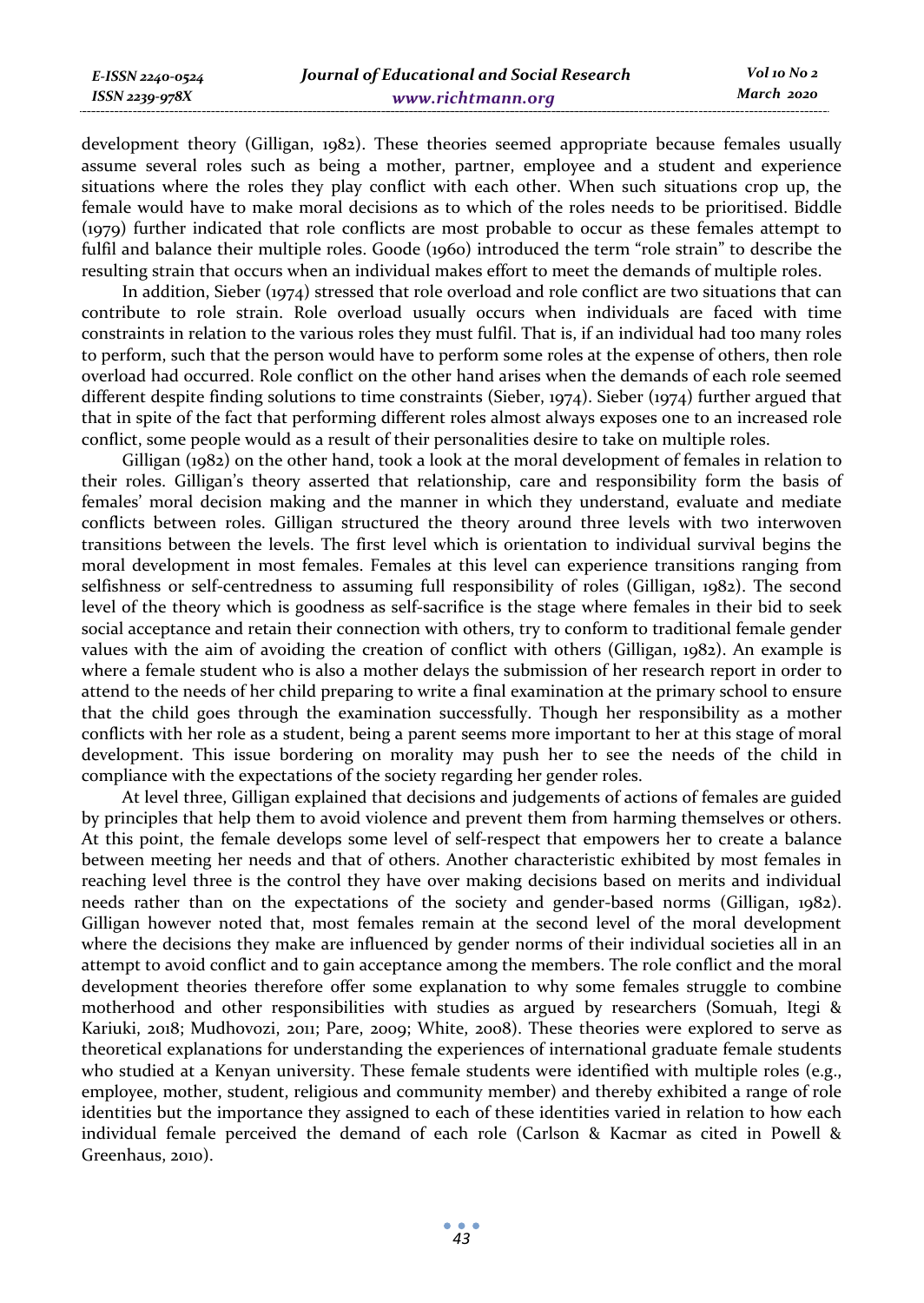### **5. Methodology**

### *5.1 Research Design*

The study adopted a qualitative orientation using the hermeneutic phenomenological research design to explore the lived experiences of the participants. This approach was seen as most appropriate as it allowed the researcher to understand issues from everyday knowledge and perceptions of specific respondents who had lived experiences of the phenomenon under study (Lindgren & Kehoe, 1981 cited in Groenewald, 2004; Creswell, 2008). This approach was suitable for the study as researcher was interested in developing a more in depth understanding of the roles of female students through the shared experiences of graduate female students studying outside their countries of origin.

### *5.2 Participants' Selection and Demographics*

Participants were drawn from female students pursuing various graduate programmes in a university in Kenya. Participants were selected from the list of international graduate students from the Centre for International Programmes and Collaborations of a Kenyan university. The participants were recruited based on this set of criteria; (i) must be graduate student enrolled on a master or doctorate programme, (ii) must have at least one child (iii) must be an African studying outside the home country (to ensure results do not digress as female students from other continents were likely to experience different role demarcations). A total of seven graduate female students who met these criteria were purposively selected. They were nationals from Eastern and Western African countries which included Tanzania, Zimbabwe, Zambia, Ghana and Nigeria and were pursing programmes in Fashion Designing, History, Education, Sports and Health, Diet and Nutrition, and Hospitality and Tourism Management. The participants were aged between 35 and 50 years and had between one and four children with the youngest child at 2 and oldest at 25 as depicted in Table 1.

| Programme      | Age | Number of Children |
|----------------|-----|--------------------|
| Doctorate      | 48  |                    |
| Doctorate      | 49  |                    |
| <b>Masters</b> | 35  | 2                  |
| <b>Masters</b> | 36  | $\mathbf{z}$       |
| Doctorate      | 40  | 2                  |
| <b>Masters</b> | 48  | 2                  |
| Doctorate      | 50  |                    |
|                |     |                    |

**Table 1:** Participant Demographics

### **Source:** Field Data, 2019

A semi-structured interview guide which was flexible and allowed follow up questions for further probing was used (Creswell, 2014; Flick, 2014). To ensure trustworthiness, the researcher used pretesting, peer debriefing and member check to enhance credibility of results (Lincoln & Guba, 1985; Creswell, 2008). The interview guide was pilot-tested with two international graduate female students who did not take part in the main study. Data were collected through face-to-face interviews with the seven participants individually at their places of residence. Brief interview notes were taken and the conversations were also recorded using an audio tape with the consent of the participants. They were also informed of their right to voluntarily withdraw at any time during the research. With the help of other researchers, the peer debriefing approach was used to seek opinions and comments on all stages of the research process. The researcher took a great caution during the analysis of data to minimise biases by using member check. This was done by sharing the findings with participants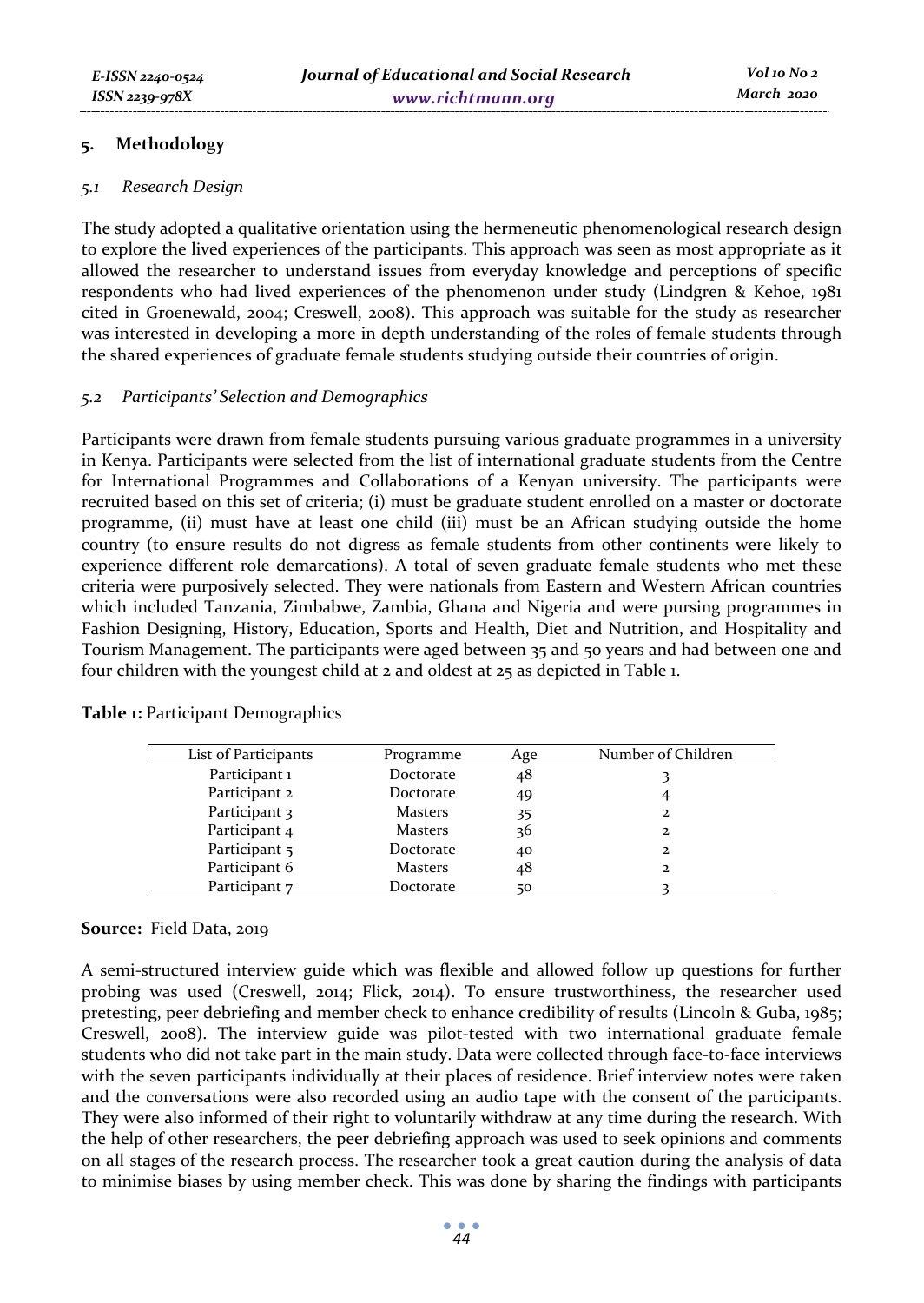to seek their feedback and confirm that the results portrayed their shared experiences. Such feedback was finally incorporated into the study. Each interview session took 35 to 40 minutes per participant and coded names were used to protect the identity of the participants.

### *5.3 Data Analysis*

All the audio taped interview conversations were transcribed. Every line was read carefully and data was coded. Content analysis was used to analyse data based on similarities and differences (Babbie & Mouton, 2001). This was followed by the identification and categorisation of patterns to bring out core meanings and consistencies. Thereafter, central themes were identified and responses were then grouped within the themes and supported with some verbatim responses by participants (Creswell, 2012).

### **6. Findings**

Themes that emerged from this qualitative study included managing family roles and social roles, financial constraints, motives for studying outside the home countries, benefits and challenges of dealing with multiple roles and coping strategies adopted.

### *6.1 Family Roles*

This theme had two sub-themes which included childcare and marital responsibilities. Participants' views were sought on both themes and results presented below:

**Childcare**: All the participants were married and had children (aged between three and 25 years) which were distinctive of graduate female students. Some of the participants indicated that they were depending on support of house helps, spouses and relatives to take care of the children. Others however reiterated that due to the age of their children and their emotional disposition as mothers, they brought their children along with them. These were statements to support this view:

*I have a supportive spouse and house help who are taking care of my three girls but there were occasions when I felt I should have been at home to perform certain activities. For instance, my last girl always wanted to be fed, so during meal times I am attempted to make a phone call to find out if she has been fed well. It can sometimes be a stressful situation as you seemed helpless (Participant 1).* 

*I brought my four children to stay with me as I could not bear the emotional stress of leaving them behind due to the nature of the job my spouse does. I had put two of them in a boarding school to allow me time to concentrate on my studies (Participant 2).* 

*My son was a year old when I gained admission. I brought him along as I did not want to forego this opportunity. Now, I had to combine childcare roles with my studies (Participant 5).* 

*My first daughter was expecting a baby and since it was her first time, I felt it was good if she had the baby in Kenya. I am now taking care of my studies, my daughter and a newly born baby (Participant 7).* 

**Marital roles:** The participants confirmed they had spouses and were trying to maintain their married lives. They reported that they had supportive spouses who understood their current status as students. However, some added these comments:

*I know my husband understands and supports me but sometimes I tend to feel as I am unable to play my role fully as a wife to satisfy his physical and sexual needs, the chances of him seeing another woman as a result of my long absence from home becomes very high. But we are trusting God to take care! (Participant 3).* 

*Maybe I am lucky because I gained admission with my husband so we live together now. I am able to perform my responsibilities as a wife but I need to manage my time well to study effectively (Participant 4).*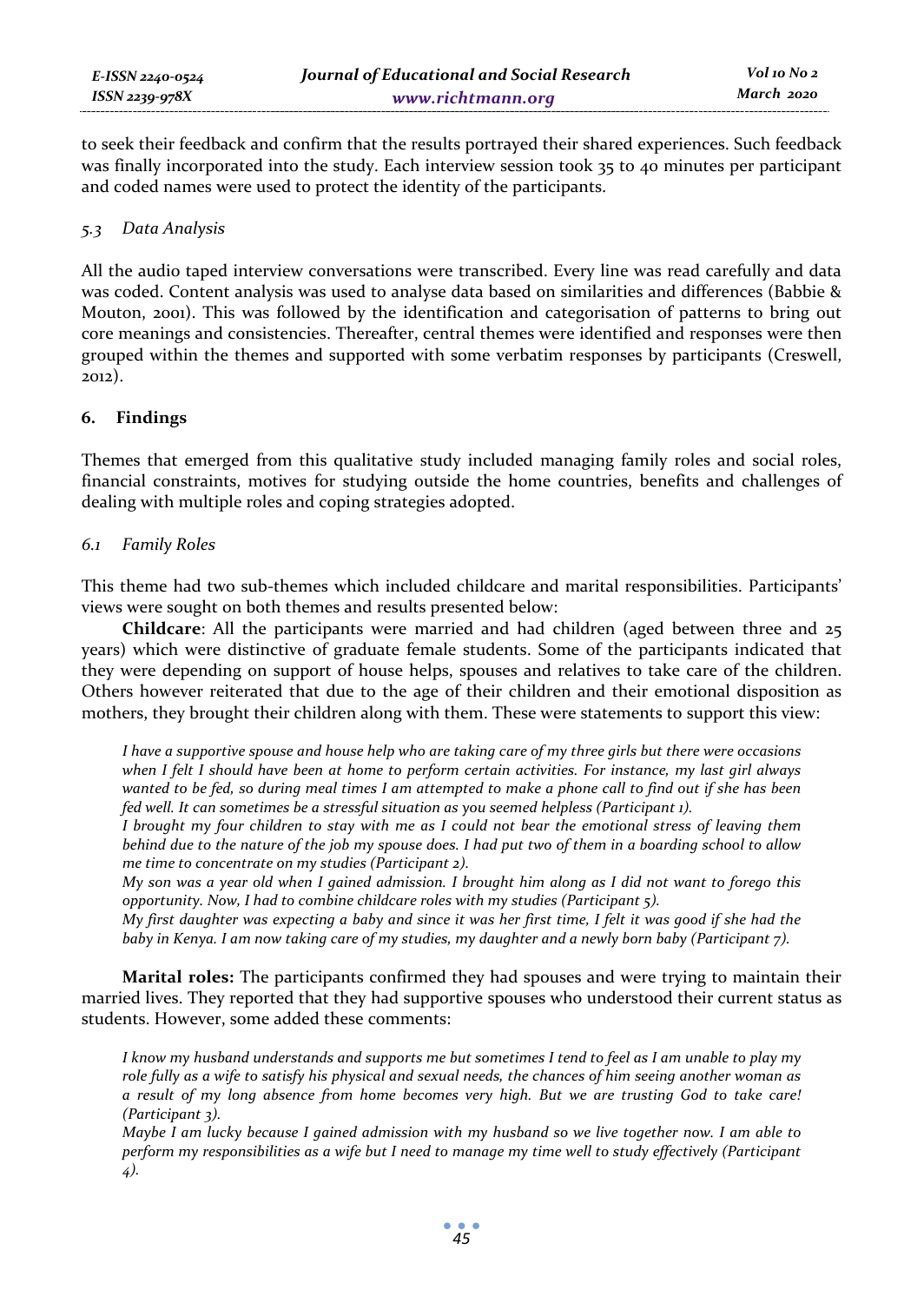#### *6.2 Social Roles*

Some participants indicated that they played active role in social activities such as holding positions in the churches on campus and in town while in school. With respect to their traditional roles, they indicated that they played partial roles by giving suggestions through phone calls as relatives went through ceremonies such as weddings, births and burials as indicated by the statements of these participants:

*I am a fashion designer and on occasions such as wedding and naming ceremonies, I used to play a leading role. As a student, what I can do now is to give suggestions through phone calls and contribute financially towards these celebrations (Participant 1).* 

*During burials and weddings, I sometimes travel home to take part in the planning and the celebration if I am less busy with my studies. Most of the times, I only send my monetary contributions (Participant 3). Though we are students, we are still part of the extended family back home. When we lose a family member, I make phone calls to show my sympathy or ask my husband and other female relatives to represent me and perform the traditional rites expected of me (Participant 5).* 

### *6.3 Financial Roles*

The financial responsibilities of the participants were seen in areas such as payment of fees, taking care of their needs and that of their family when it became necessary. Most of the participants (80%) indicated that they were granted study leave with pay from their employers. In addition, some of them (20%) indicated they were enjoying sponsorship from their employers. This was supported with the under listed statements:

*My finances are not enough for my needs and that of my children who are also schooling here. My spouse and siblings always send some help when the need arises (Participant 2).* 

*I am caring for three children of my late brother in addition to my own children. It increases my financial obligations (Participant 3).* 

*Though we are on study leave, we have to manage our resources well to be able to pay for our education, food, accommodation, health needs and send enough money home to cater for the needs of our children and in-laws (Participant 4).* 

*I enjoyed full sponsorship from my employers so I am financially good as far as my academic and personal needs are concerned. But sometimes I need to send some money home to help my spouse take care of the children and fulfil other family obligations (Participant 7).* 

#### *6.4 Motives for Studying Outside Home Country*

Most of the participants (85.7%) reported that they chose to come to study in Kenya because the university offered programmes which were more suitable to their areas of specialisation and were economically moderate when compared with other universities offering similar programmes elsewhere. One participant further indicated that she had taken both diploma and undergraduate professional courses in Kenya and therefore felt it was better to continue with a master programme as well. The following were some of the further explanations given by the participants:

*As a mother and a wife, I need to consider the financial options involved in furthering my education and this university was the best option among others (Participant 1).* 

*I wanted an exposure in a different academic environment and it adds some quality to my curriculum vitae (Participant 2).* 

*I choose to be in this university because apart from my inclination to study in an African university, the courses mounted in my area of specialisation were very attractive (Participant 5).* 

*Studying away from home gives me space and time to concentrate on my studies so that I can complete within schedule and return home. There are a lot of distractions that would have delayed my studies in a home university which is somehow minimal here (Participant 7).*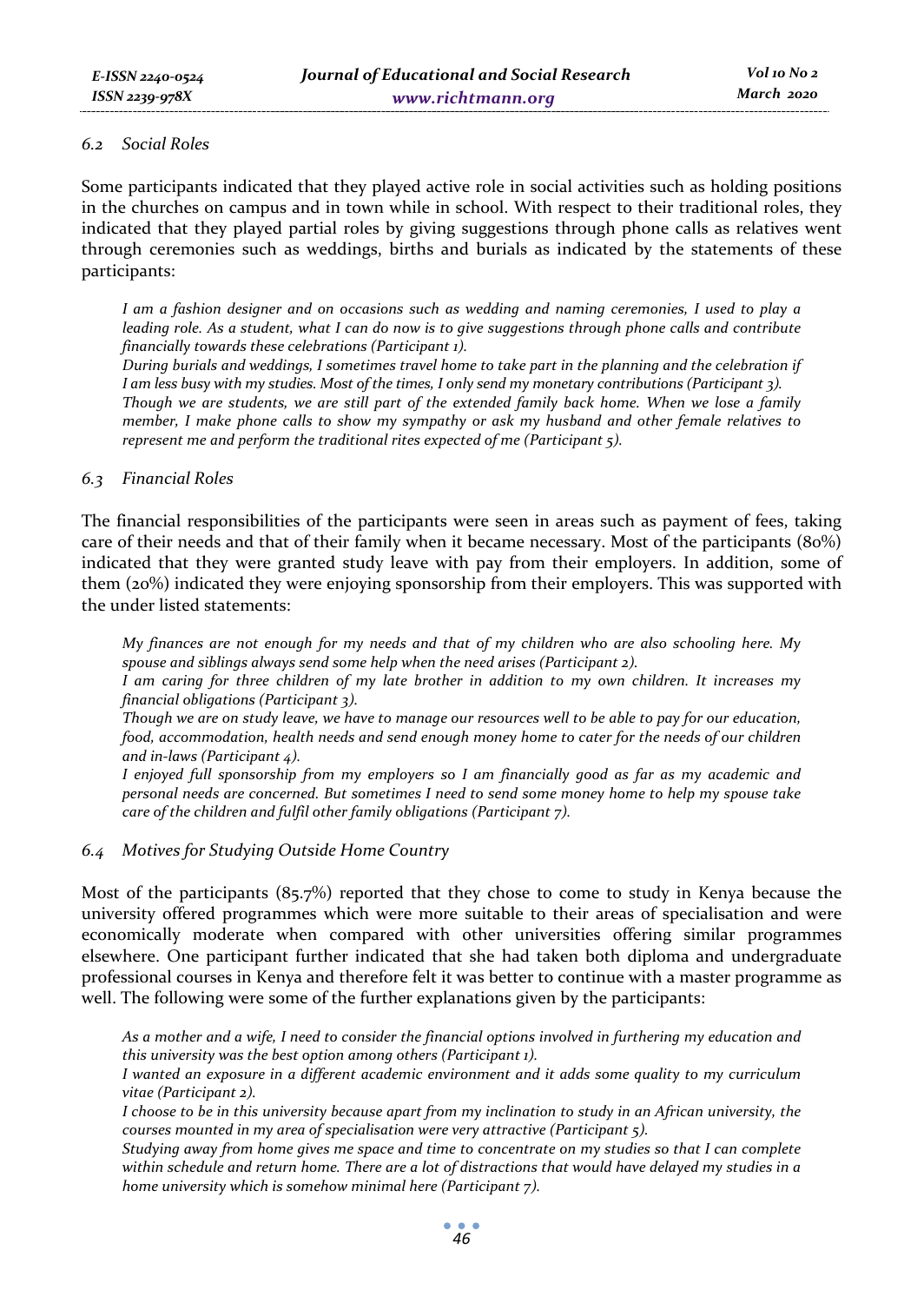### *6.5 Benefits of Combining Roles*

Most of the participants claimed that performing other roles in addition to being a graduate student serves as a motivation to work harder to satisfy their personal and academic goals, career progression and professional goals. The theme was supported with these vignettes which outlined the testimonies of some participants.

**Academic and personal goals:** Most of the participants reported that pursuing graduate studies would satisfy an inner desire and fulfil a family goal. These statements from three of the participants attested to this view:

*My children will be motivated to study hard as they see me progressing academically and I will be in a better position to provide academic counselling to my family (Participant 1).* 

*Getting a doctorate degree was my academic goal as I was always encouraged by my teachers to climb higher on the academic ladder. It is also a way to serve as a role model to my children and my siblings (Participant 3).* 

*I will become more economically independent when I am able to finish my studies. It will give me the opportunity to support the family and also take major decisions concerning the education and security of my children and the extended family (Participant 5).* 

**Career progression:** Some of the participants reiterated that a certificate in graduate studies had become a minimum requirement at their workplaces. Therefore, they had no option but to pursue programmes to earn these certificates in order to progress on their careers**.** These statements supported this assertion:

*My institution now requires a PhD as minimum qualification for teaching and research. I therefore had no option than to pursue a doctorate degree to enable me secure my appointment (Participant 2). I hope with a master degree, I will be able to secure an appointment in a university in my home country. This will be a good career progression as a secondary school teacher (Participant 6)* 

**Professional goals:** This sub-theme looked at the professional skills to be acquired by participants as they pursued their graduate studies. One participant had this to say:

*I run a consultancy services which require that we engage others in bidding for projects. With my expertise, my studies are going to boost my confidence and enable me manage my business in a professional manner (Participant 3).* 

### *6.6 Constraints to Multiple Roles*

A theme that emerged from the study was situations that created conflicts between roles as graduate international female students. The participants noted some challenges that come with combining roles as psychological stress, institutional structures, financial problems, and time constraints for studies among others.

**Psychological stress:** The participants gave these comments to depict the psychological and emotional stress they sometimes went through as they combined their multifaceted responsibilities:

*Trying to monitor my family from here can sometimes be very stressful. I only depend on phone calls and whatsapp chats to reach them which come with financial cost. There were occasions when I became so distressed about family issues that I found it difficult to concentrate on my studies (Participant 1). There were some occasions I could not concentrate on my academic work because I needed to help solve problems back home. I feel very much stressed on such situations and studying become just impossible (Participant 2).* 

*My first girl was preparing for her final examination and as a mother, I felt very stressed and helpless as I am unable to give any help in such trying moment (Participant 6).*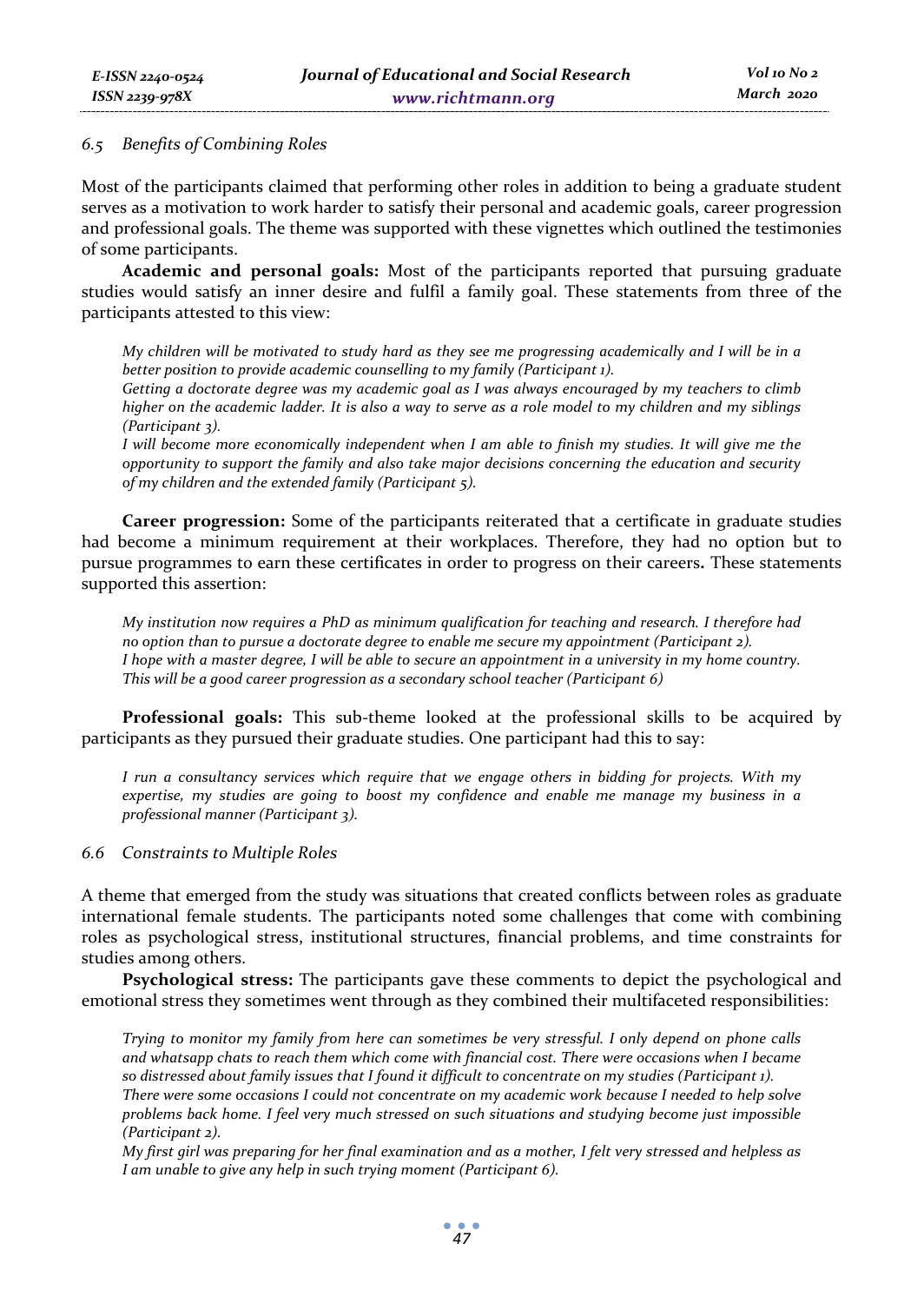**Institutional structures***:* Almost all the participants raised the issue of lack of befitting accommodation for graduate students within the university campus. One of the participants commented:

*Graduate students are not given accommodation on campus. Since I came along with my children, I needed to pay higher for a room large enough to accommodate us. Living in the community alone as a foreign student has its own disadvantages because it makes it difficult for you to connect with your colleagues (Participant 2).* 

**Financial constraints:** Though most of the participants said they were on study leave, the issue of additional burden of caring for dependants created a problem for them as reiterated in the statement below:

*We are required to make full payment of our fees as international students. Combining this with other financial obligations sometimes create a lot of distress. It needs proper planning as we cannot access help from financial facilities in Kenya as international students (Participant 4).* 

**Limited time for academic work**: Providing the needs of children can be quite demanding especially for international female students who may not have the support of house helps or other relatives. This was likely to reduce the amount of time they can spend on their studies as indicated by these statements:

*I usually have to make time to take care of my son. I send him to school and pick him up after school. He sometimes craves for my attention when I want to study (Participant 5). Taking care of a new mother and a new born baby was really demanding as a student. The few weeks before and after the delivery of the baby was quite demanding and I couldn't do any effective academic work (Participant 7).* 

### *6.7 Coping Strategies*

The focus of this theme was to find out the resources used by the participants to manage the competing roles. The sub-themes that emerged as strategies used to manage these multifaceted roles included family and friends' support, institutional support, time management skills and future benefits.

**Support from family and friends:** Most of the participants mentioned their spouses, siblings and friends as sources of support and encouragement. They reiterated that the support they receive from their family and friends helped them to deal with the roles as seen in these statements:

*On one occasion when I had to travel home, my church member agreed to allow my girls stay with her till I returned (Participant 2).* 

*My siblings are helping me to take care of my business at home under my directions. It's a big relief for me as I am able to concentrate on my academic work (Participant 3).* 

*My sister is taking care of my children in my absence. Even though I give her financial support, it gives me peace of mind to do my studies (Participant 4).* 

**Institutional support:** The participants further indicated that the Directorate in charge of international students of the university supports them with the necessary information and logistics. Some of the participants had said that:

*The staffs at the Directorate give me the audience I need anytime I face a situation which demands their advice or help. The meeting held by the Director allowed me to create social network with other international students. I think that if a more structured programme geared towards the needs of female students was developed, it would be very much helpful (Participant 1).* 

*I would appreciate it if I had a chance of working for my department to enable me make some earnings financially as done in some departments and in some universities elsewhere (Participant 6).*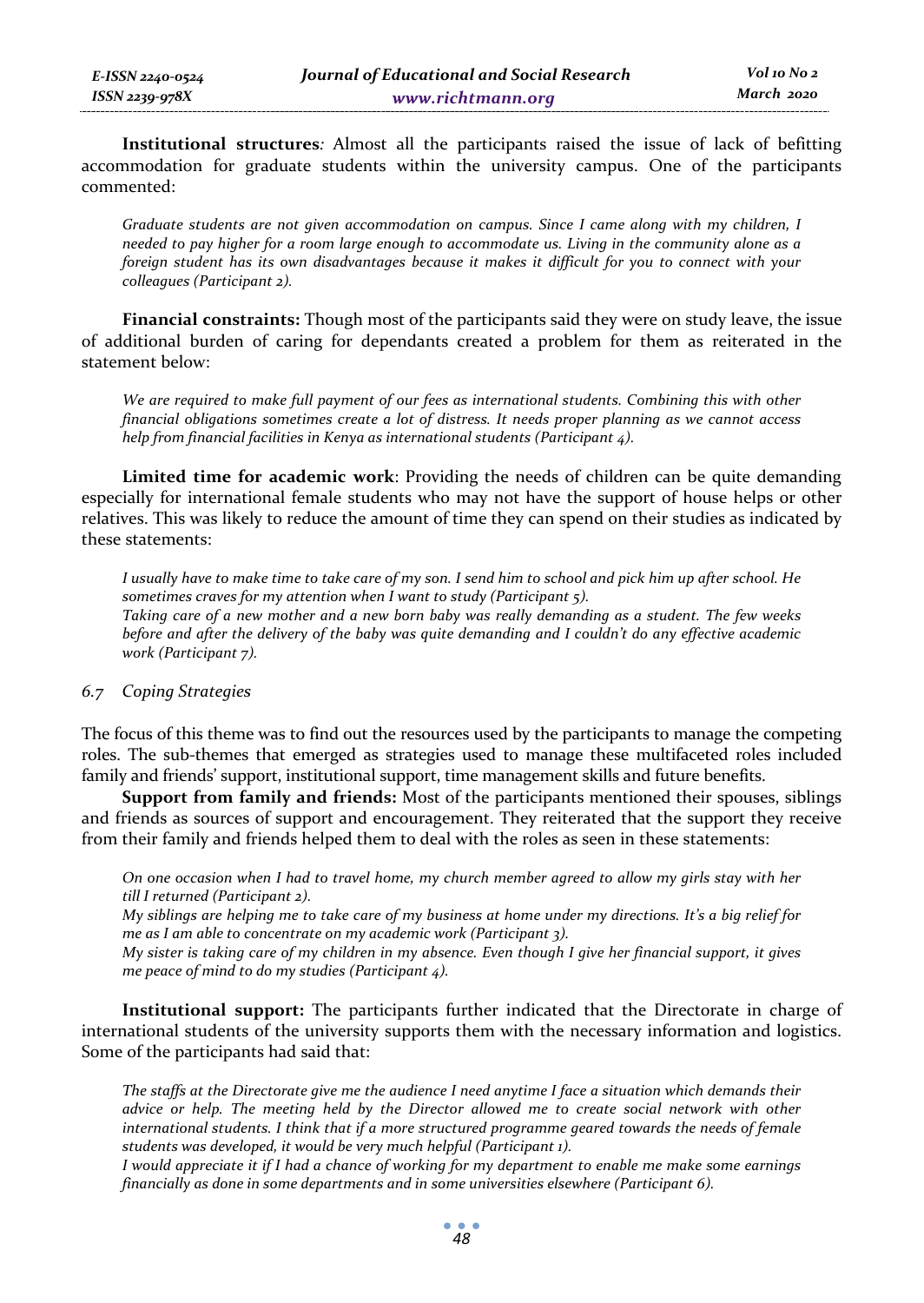**Good time management skills:** Some of the participants related their abilities to cope with the various roles through the use of time management skills. Few participants made these observations:

*I know it is difficult combining my roles as a mother and a student. I am required to be dedicated and committed to be able to succeed in both roles which are equally important to me (Participant 5). I try to see to the needs of my children when I return from school. Then I wake up very early to work on my assignments (Participant 7).* 

**Future benefits:** The benefits that were perceived to be derived from the acquisition of a higher degree served as a consolation for some of the participants. For instance, one of the participants noted that:

*I will not sacrifice my studies because I know my spouse and children will be very happy if I am able to complete my studies successfully. Even though I know it is quite demanding (Participant 3).* 

### **7. Discussion**

It can be seen that the above findings were consistent with other studies that female students had to contend with multiple roles while in higher education no matter where they found themselves (Somuah, Itegi & Kariuki, 2018; Marsman, 2014; Spilovoy, 2013; Bosch, 2013; Mudhovozi, 2011). The female students had relatives and spouses who cared for the children but their primary role as caregivers was seen to be displayed in various ways as reiterated by Ogletree (2014). Apart from using technological communication to monitor the welfare of their children back home, some graduate international female students came with their children to stay with them as they went through their studies.

As part of a larger extended family as seen in most African communities, the female students played various roles to ensure they maintained their relationship with the extended families (Mwangi, 2018). This is seen in the form of suggestions, financial contributions and notes of encouragements they sent during important family occasions. As asserted by Ruderman, Ohlott, Panzer and King (2002) involvement in these social roles create the opportunity for these female students to build stronger network with other members of their families as they live outside their countries.

Financial obligations of the participants were reported in varying degrees. While some enjoyed good financial positions, others had to depend on the support of relatives. As stressed by Bosch (2013) financial concerns continue to impact on many graduate female students. They were usually disturbed when it comes to the payment of their personal and college bills and caring for their dependents (Bosch, 2013; McKnight, 2015). A study by Adu-Yeboah (2011) on how female students experienced higher education confirmed the finding that one's economic background played a major role in influencing the financial decisions a female student made while embarking on a higher education. The findings of the current study however showed that most of the participants were doing well financially as they had enough to fulfil their basic needs. This was in line with the study by Bosch (2013) which found that the participants made efforts to live within their means to ensure that their financial obligations did not become an obstacle to their studies.

The study also revealed that the female students were motivated to do graduate studies because they derived various benefits which included personal, academic and professional skills among others. This was in line with the studies by Mwangi (2018), Bosch (2013) and Mudhovozi (2011) which found that female students enjoyed various benefits as being role models to their children as well as acquiring some sense of professional identities. It was revealed that these benefits served as a motivation for most of the participants to strive to succeed on their studies. The finding was in tandem with the study by McCune, Hounsell, Christie, Cree and Tett, (2010) which found that though both students were positively motivated, the students gave deeper and better judgments of how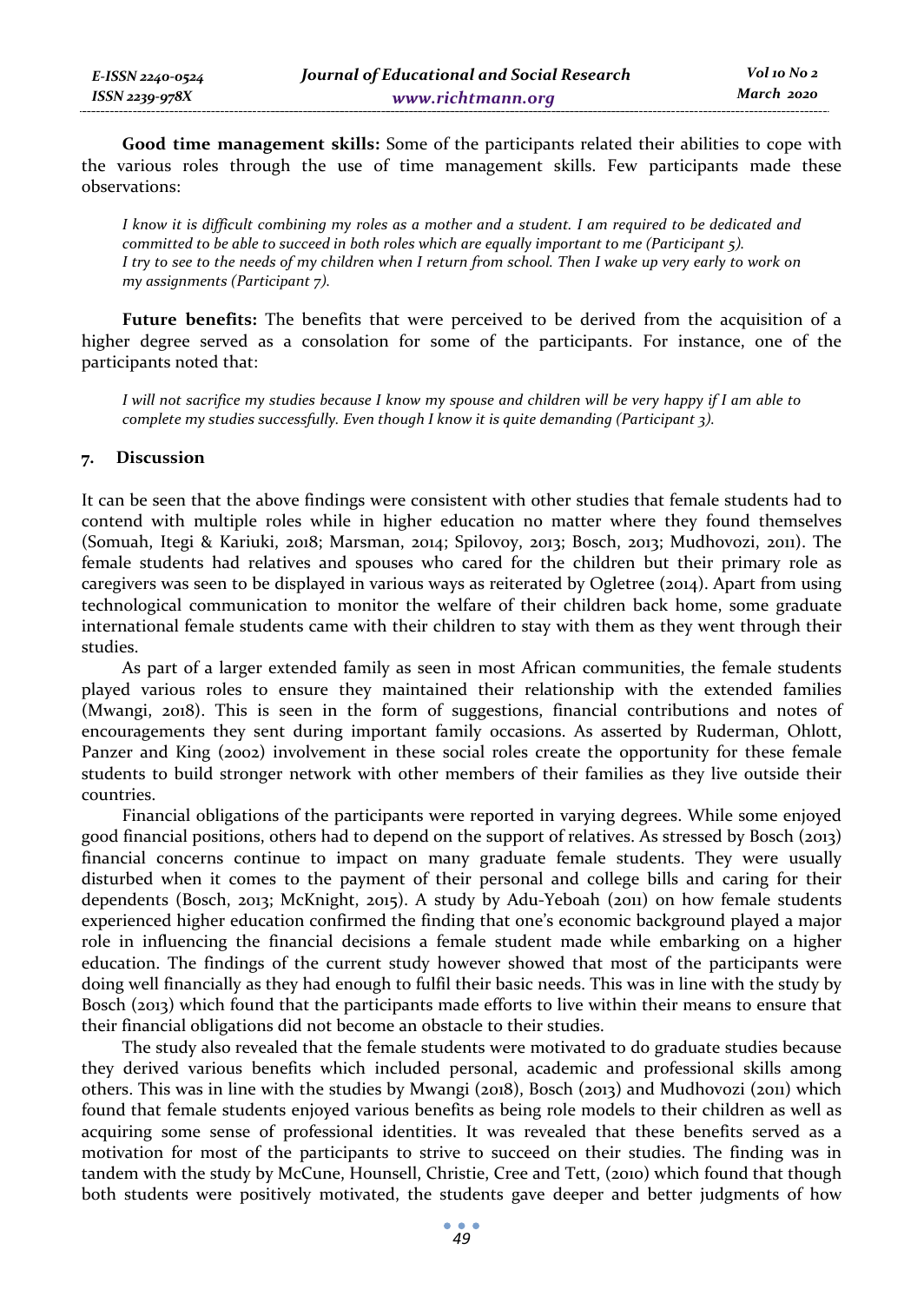| E-ISSN 2240-0524 | Journal of Educational and Social Research | Vol 10 No 2 |
|------------------|--------------------------------------------|-------------|
| ISSN 2239-978X   | www.richtmann.org                          | March 2020  |

important and relevant studying in higher education meant to them. Some participants however, mentioned that they were sometimes saddled with some challenges such as psychological distress which emanated from roles they needed to manage through a distance, time constraints due to presence of their children around and financial problems (Marsman, 2014; Filipponi-Berardinelli, 2013; Quimby & O'Brien, 2006).

The findings of this study further confirmed the views of other researchers that most female students valued the emotional and physical support they received from spouses and other family members (Hemmerich, 2014; Plageman, 2011). In addition, other coping strategies employed by the participants were seeking for help from the institution and friends. This was however in contrast with the findings of Keith (2007) and Mudhovozi (2011) where the participants reported neither using academic services nor peer support.

#### **8. Conclusions**

Though studying outside the home country, most graduate international female students were still constrained with multiple life roles as opposed to assumption that they were full-time students with little or no distractions. As complimented by O'Shea and Delahunty (2018), as institutions of higher education admit students with diverse backgrounds for further education, it is prudent that a conducive environment is created to enable students adapt and conform to their personal, academic and institutional expectations. It was therefore recommended that host institutions of these female students put in structures and interventions tailored towards the needs of these unique students to enable them manage their multiple identities and become successful learners as well.

#### **References**

Adu-Yeboah, C. (2011). *Constructing higher education experiences through narratives: Selected cases of mature underground women students in Ghana* (Doctoral thesis). Retrieved from http://sro.sussex.ac.uk/

Babbie, E., & Mouton, J. (2001). *The practice of social science research.* Oxford, England: Oxford University Press.

Biddle, B. J. (1979). *Role theory: Expectations, identities, and behaviors.* Retrieved from www.annualreviews.org

- Bosch, B. (2013). *Women who study: Balancing the dual roles of graduate student and mother* (Doctoral thesis). Retrieved from http://ro.ecu.edu.au/theses/592/
- Creswell, J. W. (2012). *Educational research: Planning, conducting, and evaluating quantitative and qualitative research*  $(4<sup>th</sup>$  ed.). Retrieved from http://doi.org/10.1017/CBO97811074153
- Dalla, R. L., MoulikGupta, P., Lopez, W. E., & Jones, V. (2006). "It's a balancing act!": Exploring school/work/family interface issues among bilingual, rural Nebraska, paraprofessional educators. *Family Relations*, *55*, 390–402.
- Fairchild, E. E. (2003). Multiple roles of adult learners. *New Directions for Student Services*, *2003*(102), 11–16. http://doi.org/10.1002/ss.84
- Filipponi-Berardinelli, J. O. (2013). Exploring efficacy in negotiating support: Women re-entry students in higher education. *College Quarterly*, *16*(2). Retrieved from http://files.eric.ed.gov/fulltext/EJ1016456.pdf
- Flick, U. (2014). *An introduction to qualitative research (*5th ed*.)*. London: Sage.
- Gilligan, C (1982). *In a different voice: Psychological theory and women's development*. Cambridge: Harvard University Press.
- Goode, W. J. (1960). A theory of role strain. *Am. Sociol. Rev. 25*, 483-96.
- Hemmerich, A. (2014). Persistence factors for adult women learners at a Northeast Community College. *Education Student Publications, (Paper 5).* Retrieved from http://scholarworks.merrimack.edu/soe\_studentpub/5.
- Keith, P. (2007). Barriers and nontraditional students' use of academic and social services. *College Student Journal*, *41*(4), 1123-1127.
- Lincoln, Y., & Guba, E. (1985). *Naturalistic inquiry.* Beverly Hills, CA: Sage.
- Lowe, J., & Gayle, V. (2007). Exploring the work/life/study balance: The experience of higher education students in a Scottish further education college. *Journal of Further and Higher Education*, *31*(3), 225–238. http://doi.org/10.1080/03098770701424942
- Marsman, J. (2014). Between a rock and a hard place: Role dissonance in female non-traditional students. *College Student Affairs Leadership*, *1*(1), Article 4. Retrieved from http://scholarworks.gvsu.edu/csal/vol1/iss1/4